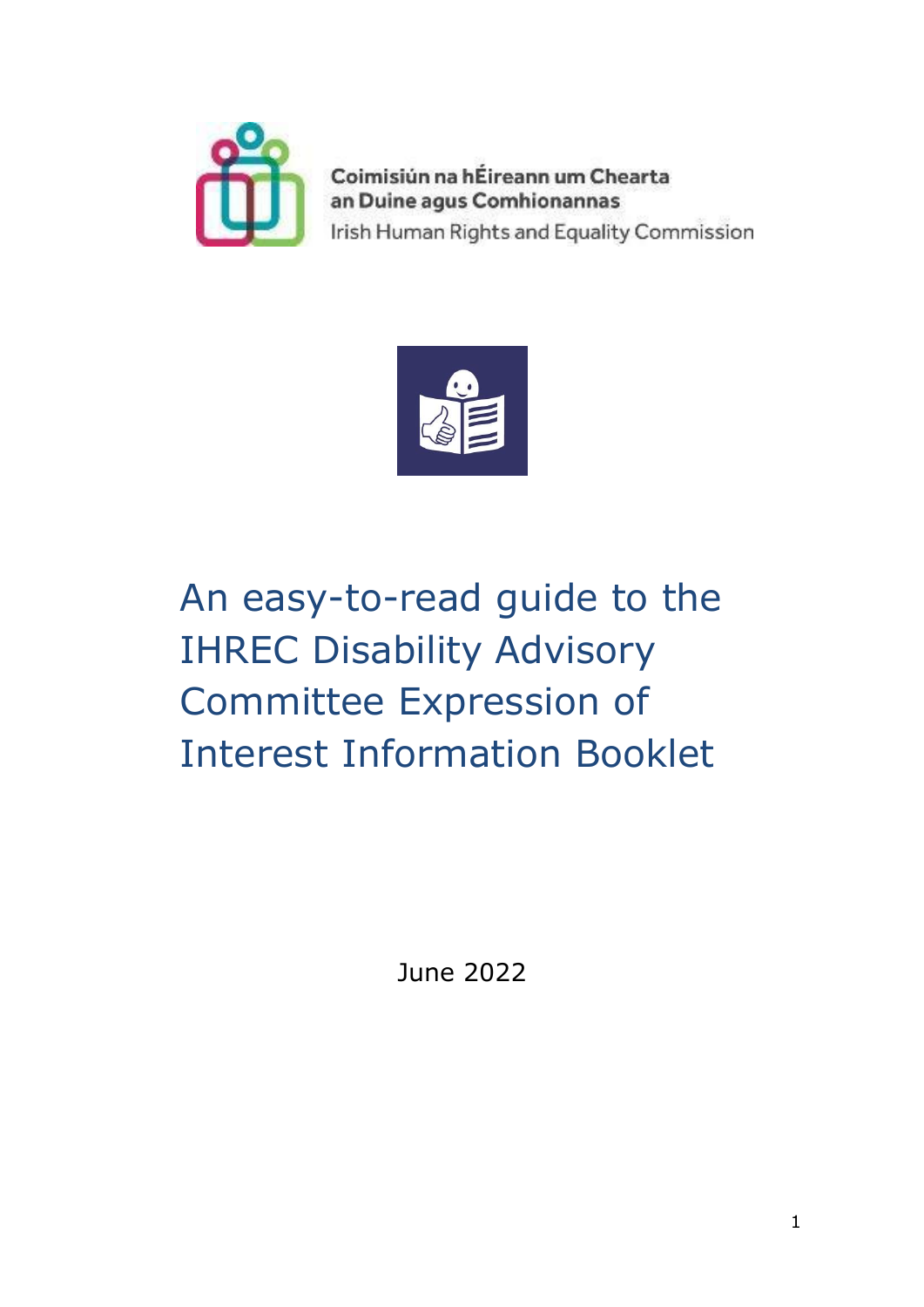



Coimisiún na hÉireann um Chearta an Duine agus Comhionannas Irish Human Rights and Equality Commission





This document is an easy to read version of an expression of interest information booklet.

This booklet has been made by the Irish Human Rights and Equality Commission (IHREC).

IHREC is Ireland's national human rights and equality organisation.

#### **What is IHREC doing?**

IHREC is looking for 5 people to sit on its Disability Advisory Committee.

### **Introduction**

IHREC was set up in 2014. Its jobs are to:

- Promote and protect people's rights.
- Encourage a change in culture that shows more respect for human rights and equality.
- Make people more aware of the importance of human rights and equality.
- Encourage good practice in respecting the dignity of people.
- Work toward getting rid of human rights abuses and discrimination.



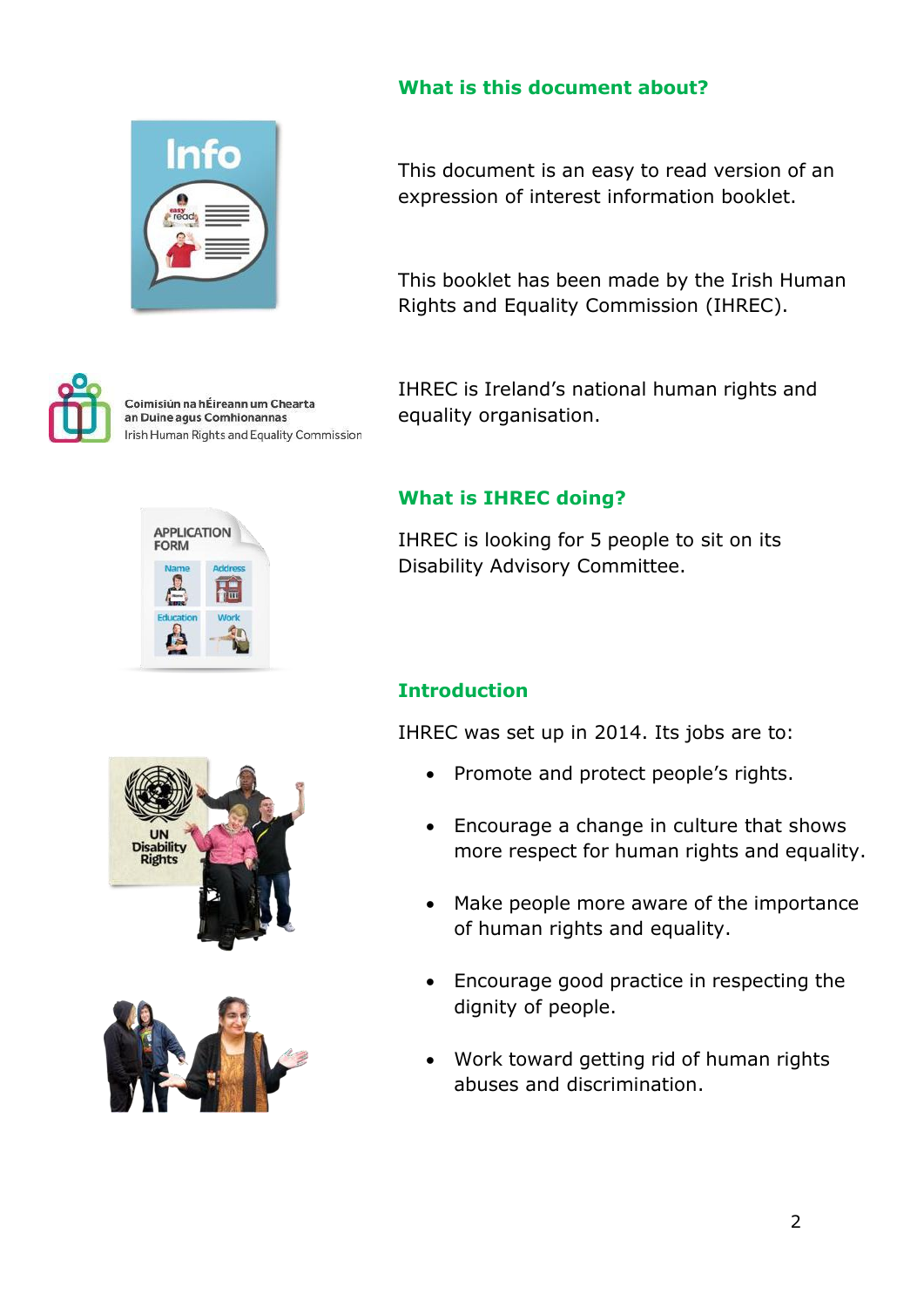

In March 2018 Ireland agreed to follow the rules set out in the Convention on the Rights of Persons with Disabilities (UNCRPD).

> The UNCRPD sets out what countries have to do to make sure that disabled people have the same rights as everyone else.

| <b>Report</b> |
|---------------|
|               |
|               |
| ==            |
|               |
|               |
|               |
|               |
|               |
|               |
|               |

This means that Ireland has to send reports to the United Nations Committee.

Ireland sent its first report to this committee in 2021.



Coimisiún na hÉireann um Chearta an Duine agus Comhionannas Irish Human Rights and Equality Commission IHREC is responsible for checking that the government are doing what they should be doing for disabled people.

#### **The Disability Advisory Committee**



This committee:

- Helps IHREC on disability issues.
- Helps IHREC to look at the laws of Ireland in relation to disabled people.
- Helps IHREC to check that the government are working on the UNCRPD.



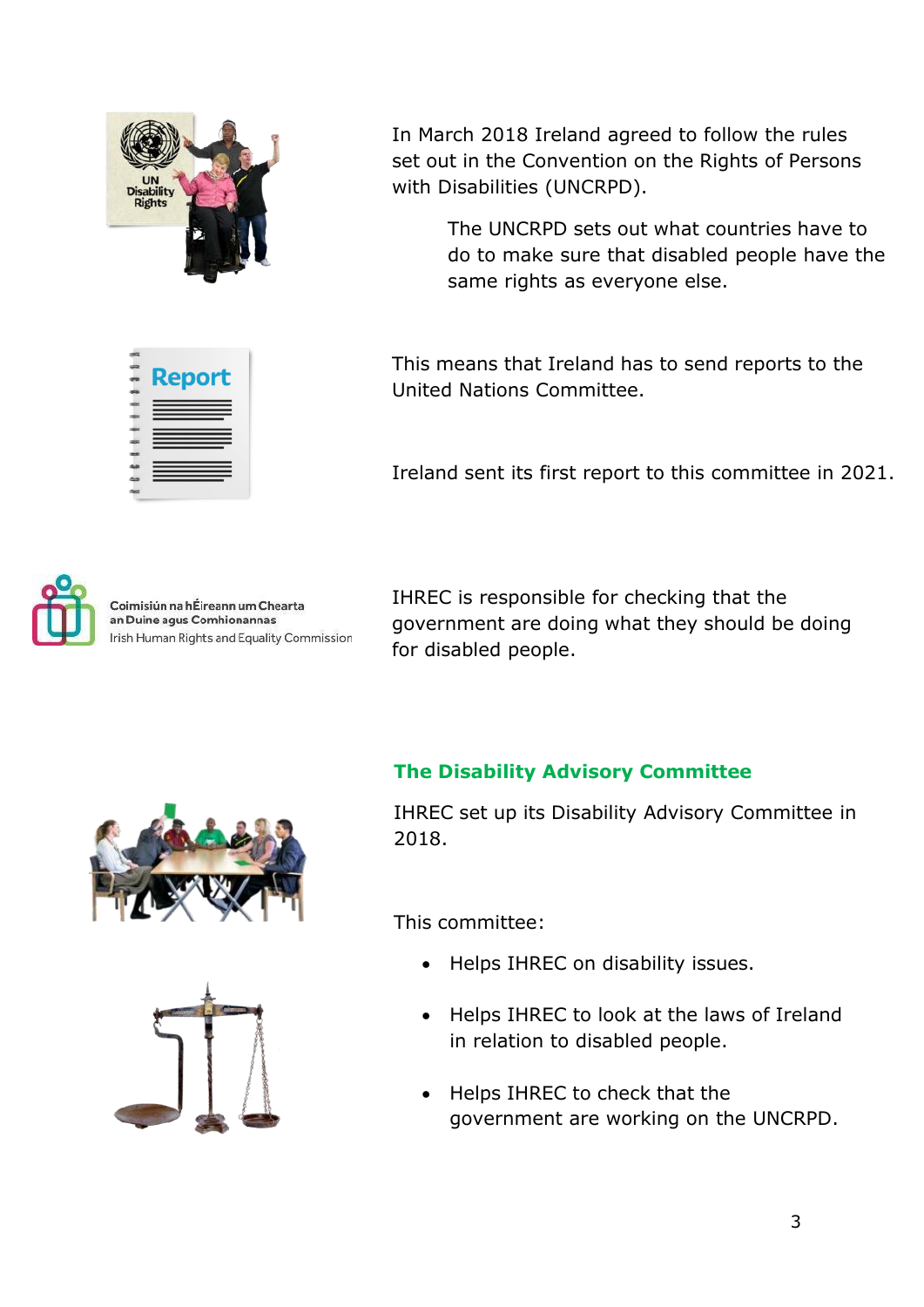

#### **Membership of the committee**

IHREC is looking to appoint 5 people to be members of the Disability Advisory Committee.

With these new appointments, the Committee will have 13 external members in total.



At least 75 per cent of the external people on the committee will be disabled people. This means 10 people must be disabled people.



The Disability Advisory Committee will have a gender balance.

> This means the committee will try to have the same amount of men and women.



People on the Disability Advisory Committee will work together for at least one term.

This term will last for 3 years from appointment.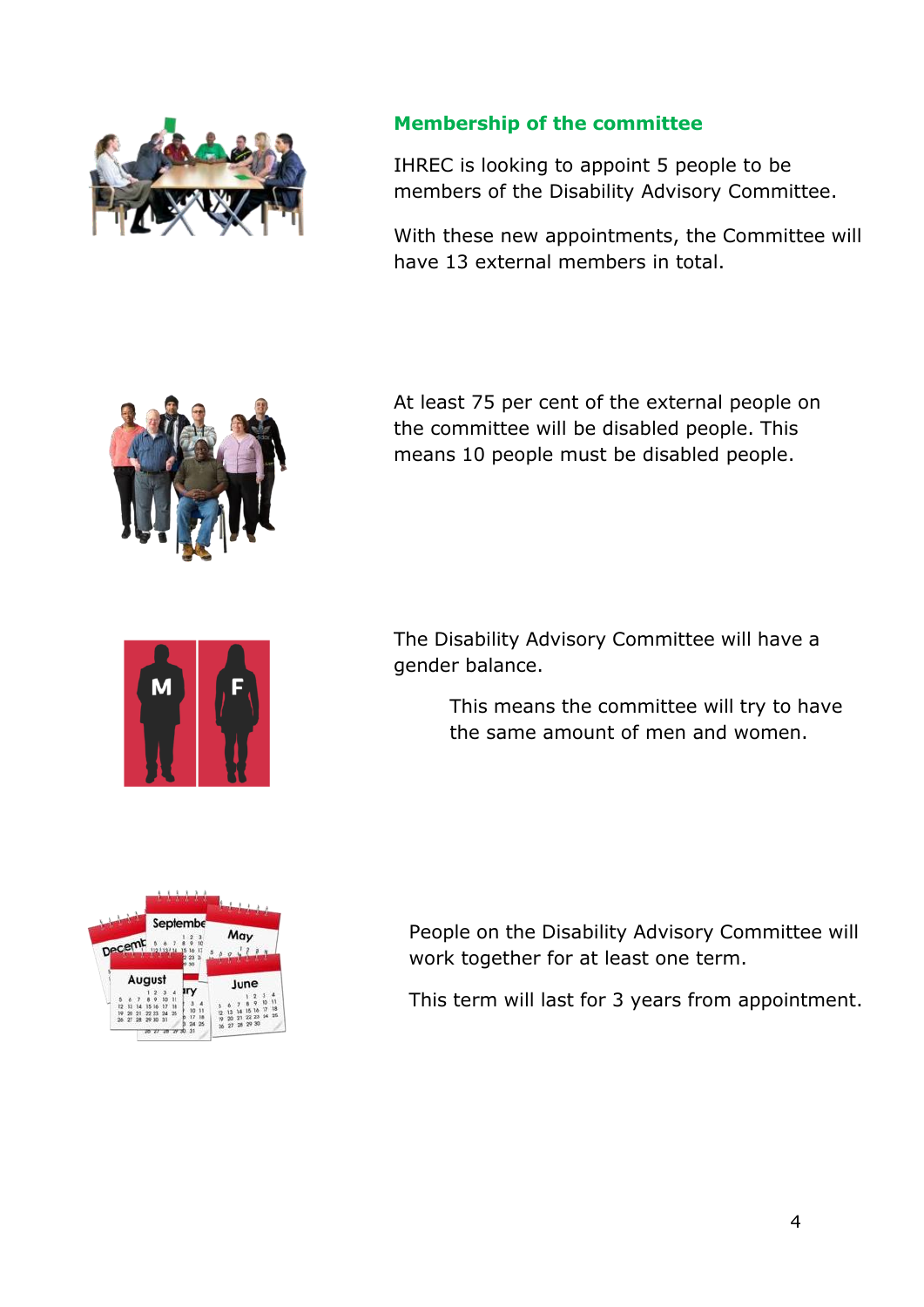

UN<br>Disability<br>Rights



It is important that people who sit on the Disability Advisory Committee have the right experience.

This means having people with different types of skills and experience on the committee.

### **What is needed to be a member?**

People on this committee must be committed to the principles of the UNCRPD.

These principles are based on:

- Dignity, autonomy and independence of persons with disabilities
- Making society more inclusive, accessible and equal
- Making sure there is equality between men and women
- Respecting the rights of children with disabilities

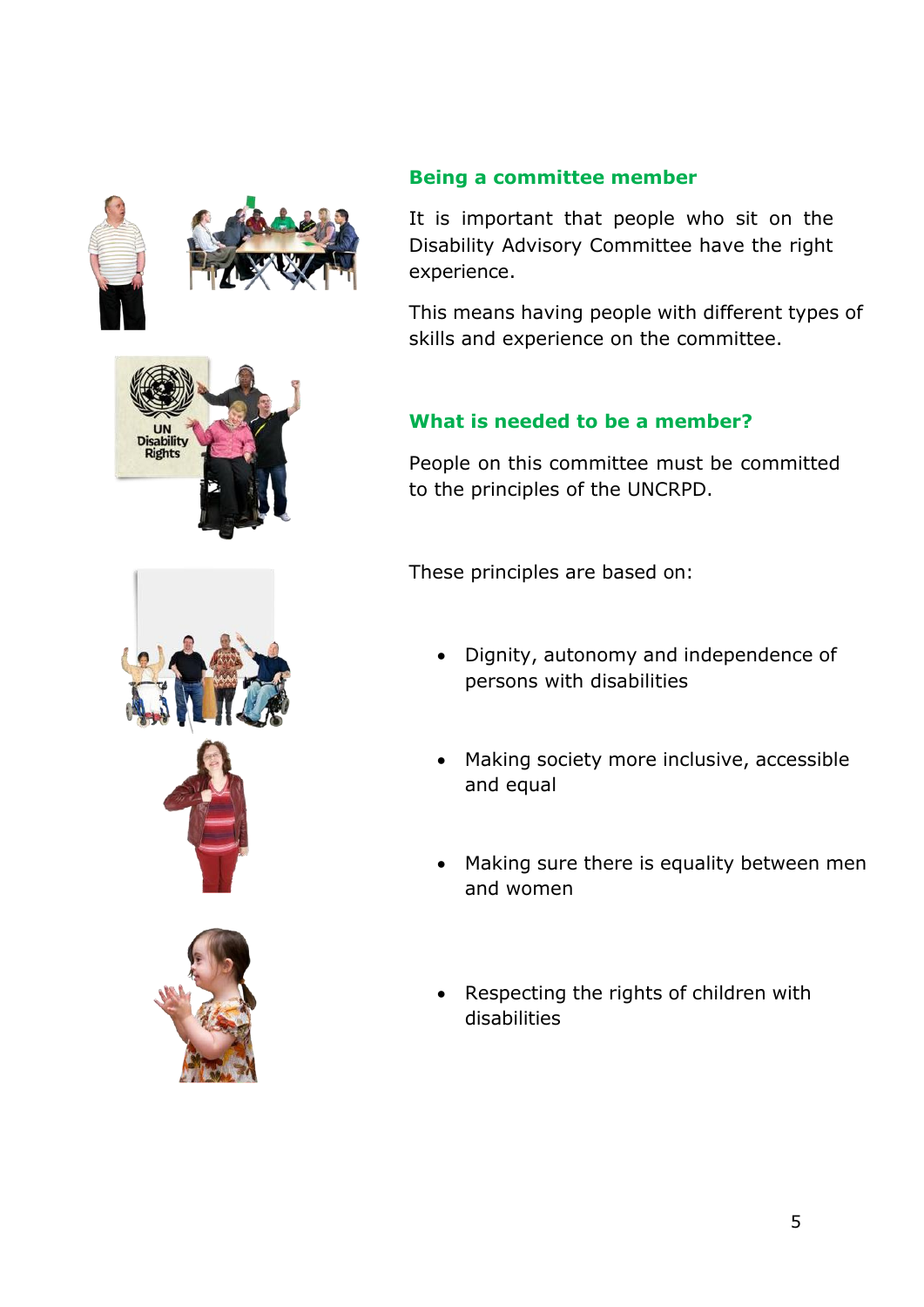

#### **What experience is needed?**

If you want to be on this Disability Advisory Committee you must have experience or skills in one of the following

- Participation of disabled people within society
- Awareness raising
- Research and data experience
- Knowing what the UNCRPD is and how it works
- Know about the law and how other issues such as poverty and health affect equality

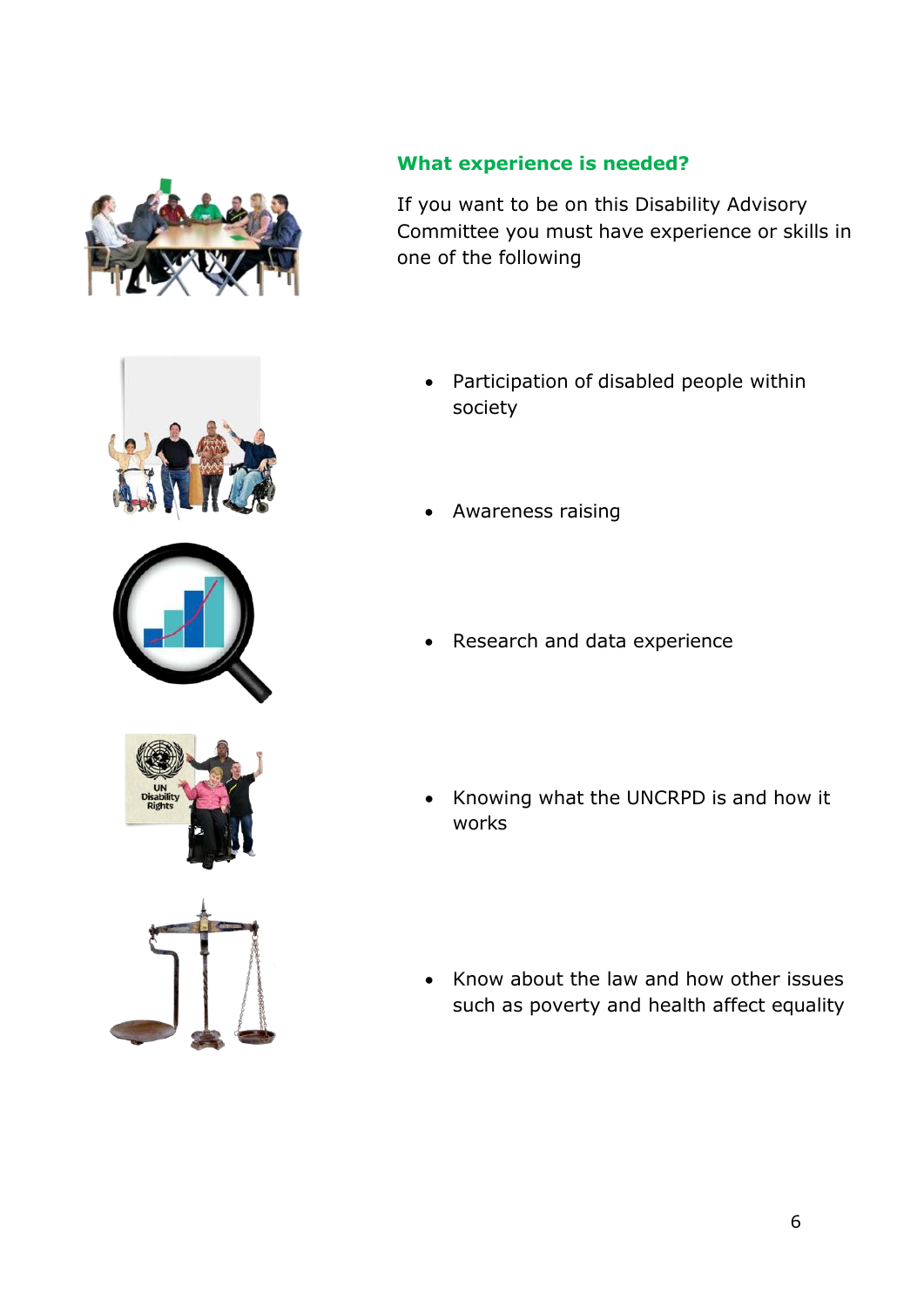

#### **How the Committee works**

IHREC makes sure disabled people are supported to take part in committee meetings.



People may attend meetings by video or other assistive technology if needed.

#### **Time and Pay**



The Disability Advisory Committee meets on average 6 times per year.

Committee members are given money for

expenses that are reasonable.



Members who are not already getting a public salary can get a payment of €1200 per year from IHREC.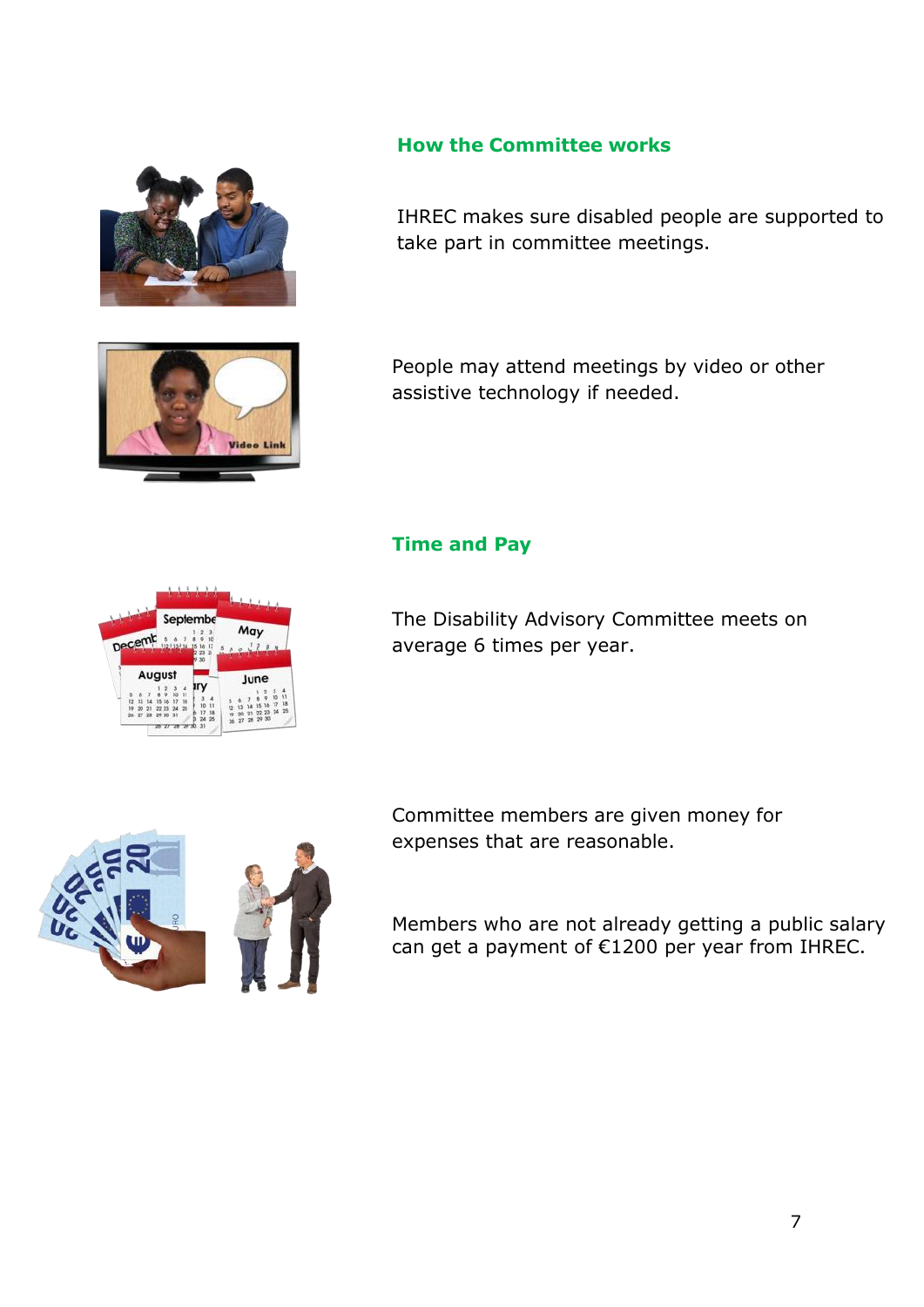#### **How to show your interest?**

Osborne will be in charge of selecting for the Disability Advisory Committee.

Osborne are a recruitment organisation.

People who are interested in being on the Committee should contact Osborne.

They should not contact IHREC.



OSBORNE

If you are interested in being on the Committee you should send a CV with a cover letter to Osborne.

In this CV and cover letter you should say why you are interested in being on the Committee.



You should give examples of why you would be good on the Committee and how you have the experience and skills that IHREC are looking for.

> Those skills are on page 5 and 6 of this document.

The examples that you use can be taken from any part of your life that you think is relevant.

If you want you can say in your application that you have a disability. But you do not have to say this.

If you do want to say you have a disability then you can sign the Declaration Form.





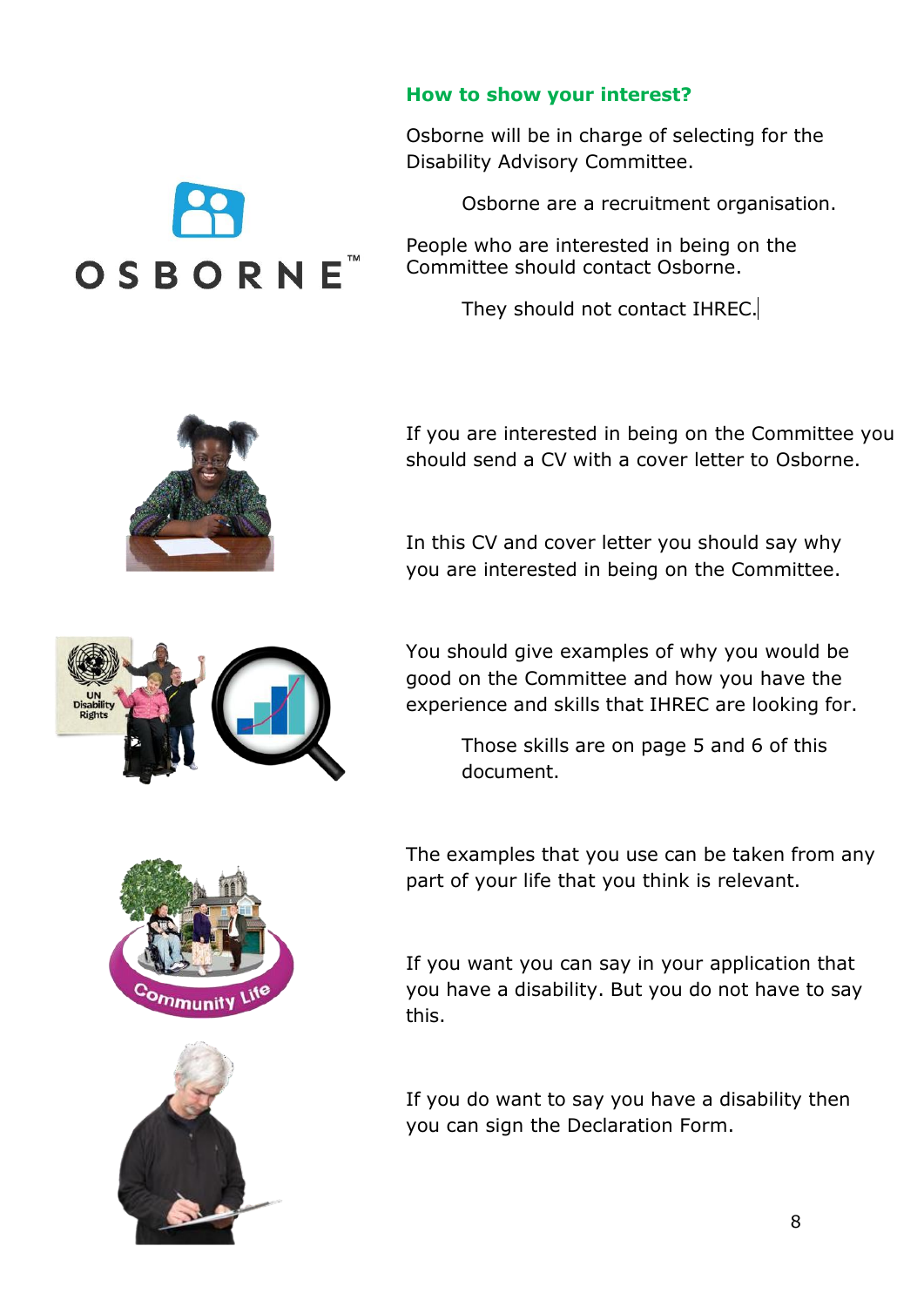



You can then send this form in with your CV and cover letter.

We will keep all your data and records confidential.

Once all members have been appointed, all of the personal information you have given us will be destroyed.

If you are interested you can

• Submit your CV, cover letter and Declaration Form (where relevant) to [ihrec@osborne.ie](mailto:ihrec@osborne.ie)



 Submit the same information in another text, audio or video format.



You must send these materials to [ihrec@osborne.ie.](mailto:ihrec@osborne.ie)



You can submit an application in English, Irish or Irish Sign Language.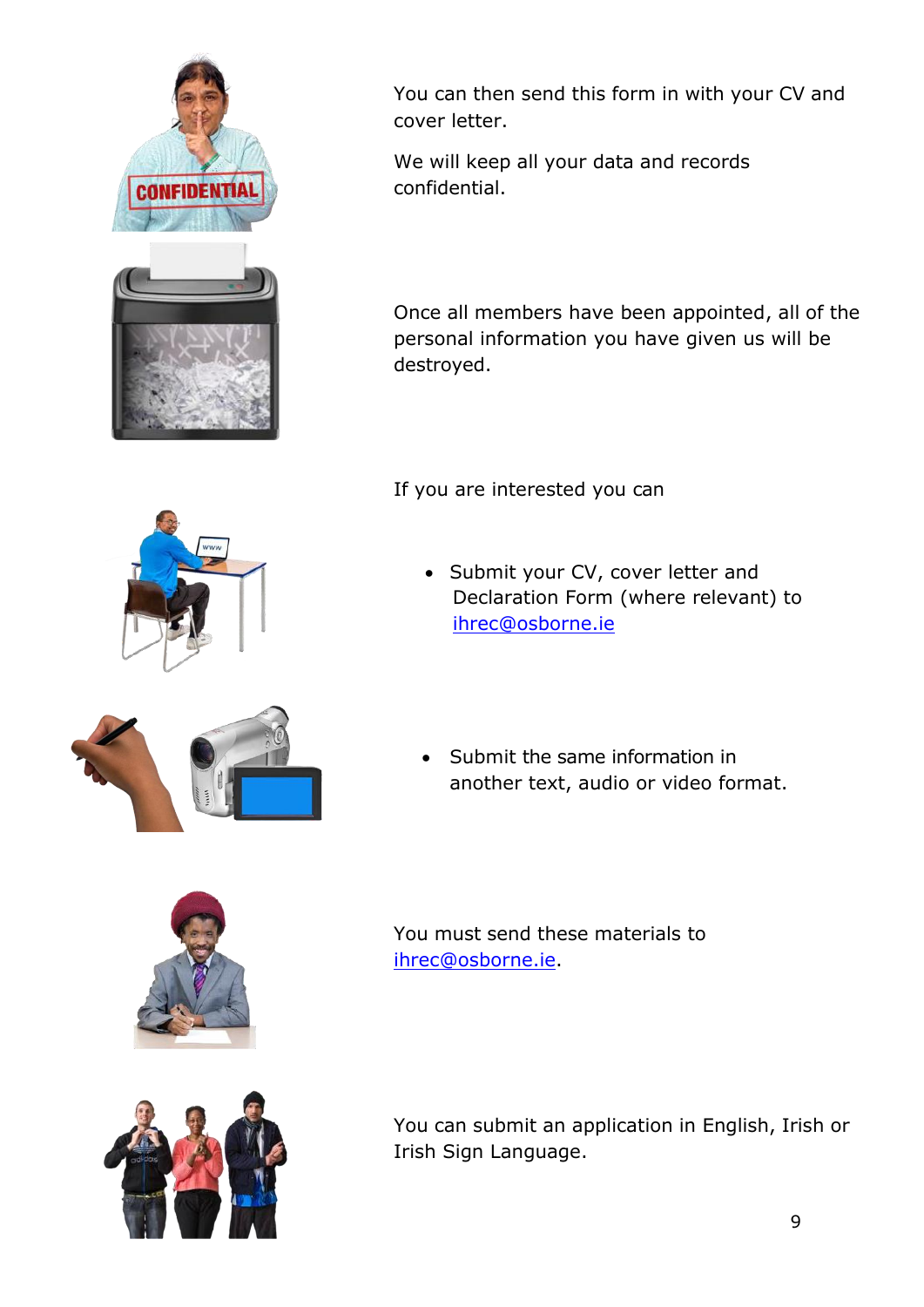

If you need any more information please contact [ihrec@osborne.ie](mailto:ihrec@osborne.ie)

#### **Important Dates**

The deadline to show your interest is Thursday the 30<sup>th</sup> of June 2022 at 1.00pm Irish time.

If you apply after this time or date then your application will not be accepted.



When you apply you will receive an email from Osborne saying they got your application.

This could take up to 2 working days.





If you do not hear back after 2 working days you should contact Osborne Recruitment at [ihrec@osborne.ie](mailto:ihrec@osborne.ie) or 01 - 6384400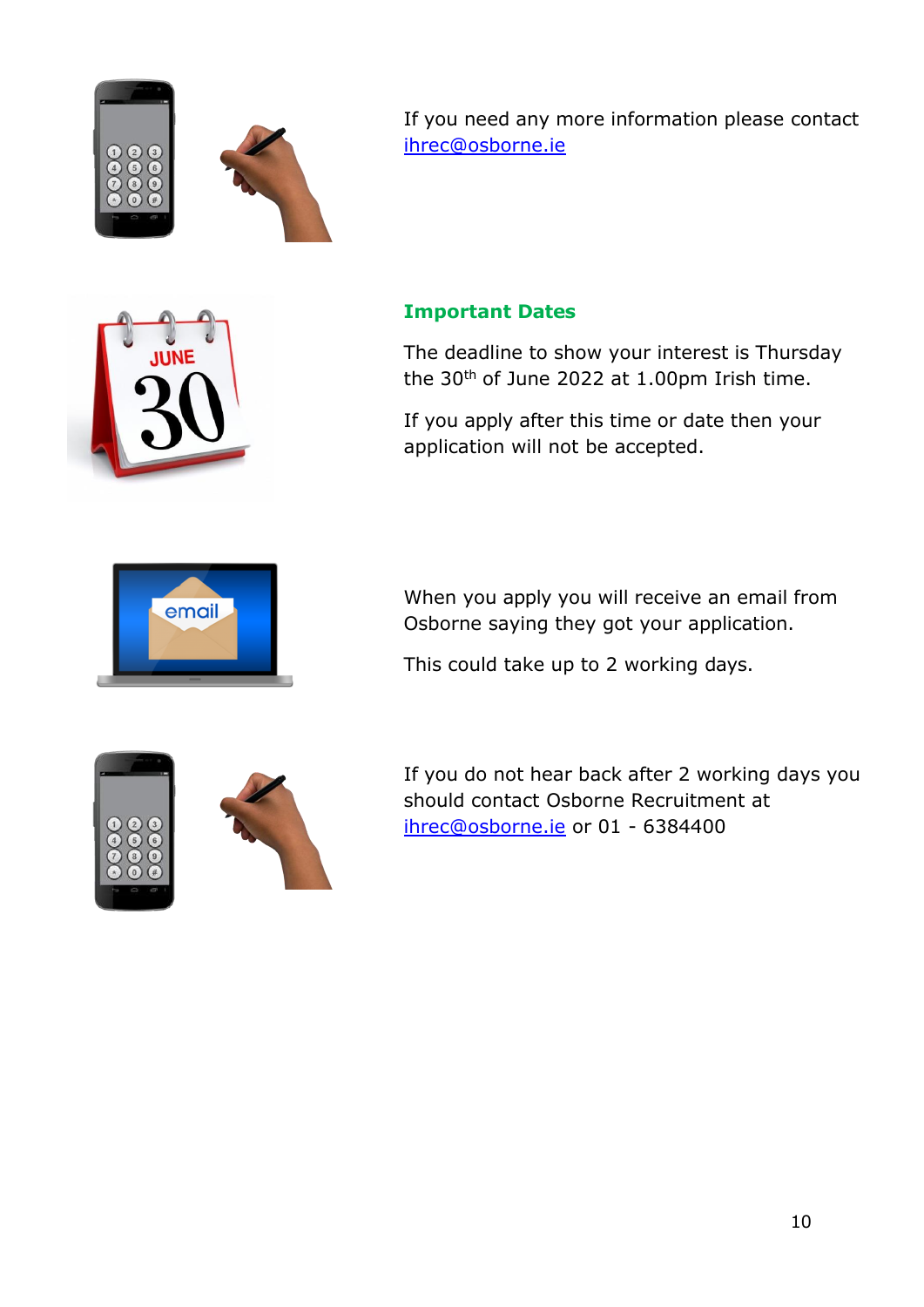





Coimisiún na hÉireann um Chearta an Duine agus Comhionannas Irish Human Rights and Equality Commission

#### **How we will handle your application**

Your application will be looked at by a group of people.

This group of people is called a panel.

The panel will look at what you said in your application and see if it matches what IHREC are looking for.

They will compare what you said to what they're looking for.

After this the panel will pick people to invite to an informal meeting.

These meetings will take place in the IHREC offices in Dublin or online.



If you have any specific requirements we will discuss these with you beforehand.



IHREC will not pay for any travel expenses for going to these meetings, but may help with the cost of any specific requirements.



If you cannot go to a meeting we will organise another date for you.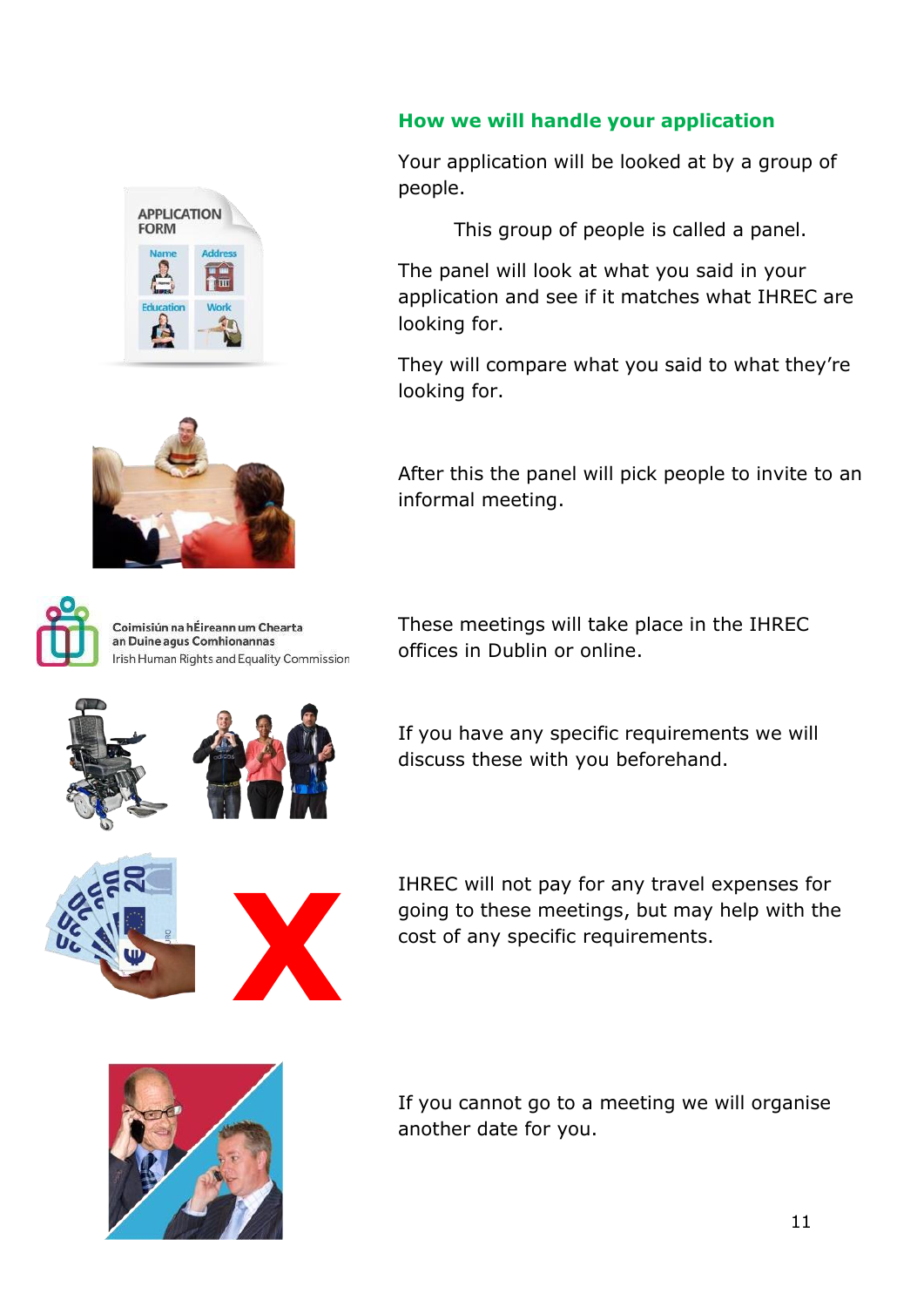

At the meeting you will be asked about your experience and skills.

This will be done to see if you have the skills that IHREC have said are needed to be a member of the Disability Advisory Committee.

The panel will recommend a list of people to become members of the Disability Advisory Committee.



After this time people will be told if they were successful or not.





#### **Feedback**

IHREC will try to make sure that applying to be on the Committee is accessible and inclusive.

We welcome any feedback from people on how they felt this process was.

If you want to give feedback you can write to [ihrec@osborne.ie](mailto:ihrec@osborne.ie)

12